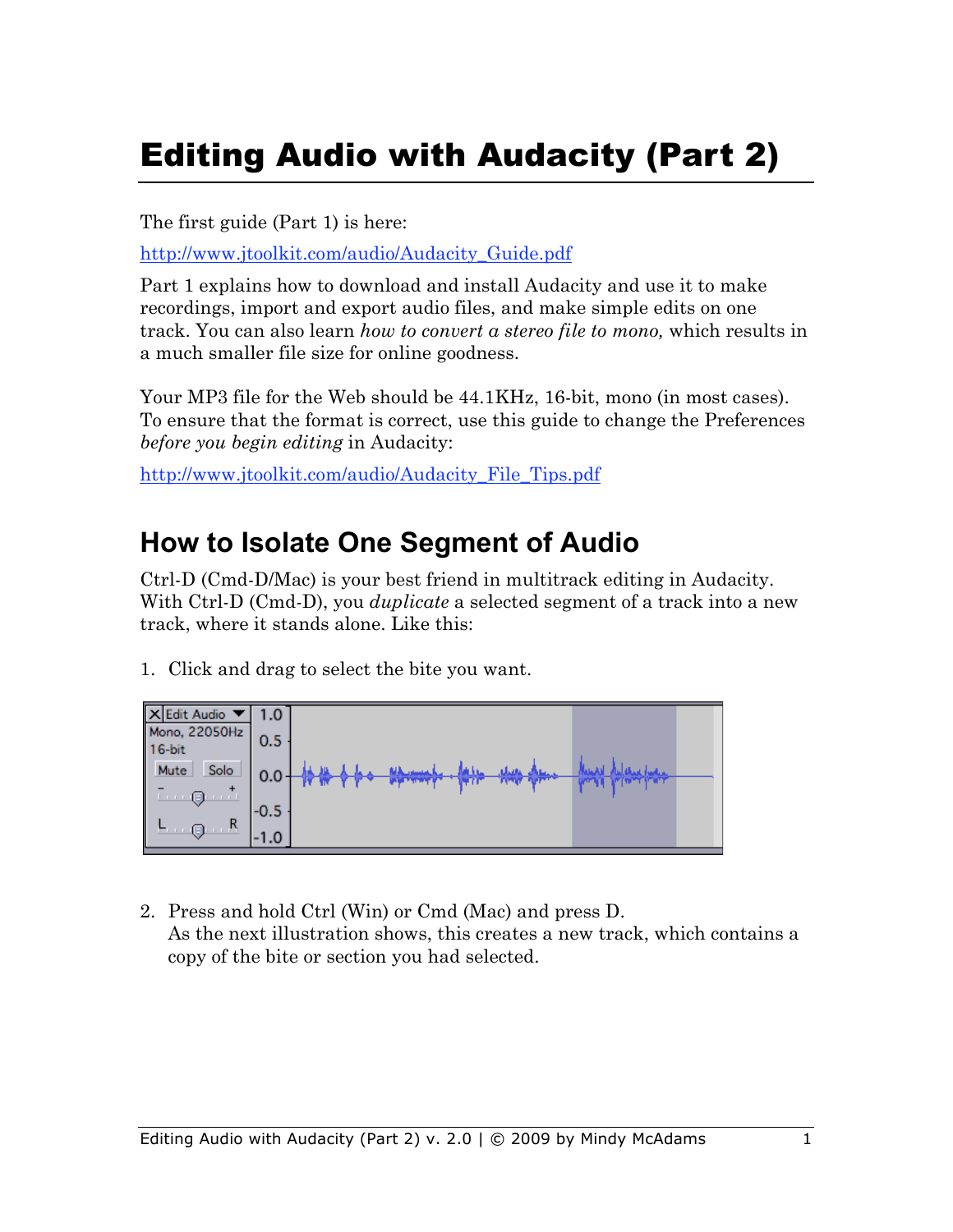| X Edit Audio                                                               | 1.0<br>0.5 |                                                         |  |
|----------------------------------------------------------------------------|------------|---------------------------------------------------------|--|
|                                                                            | 0.0        | حبليا<br><b>MA months</b><br>م <del>بیاران روزبان</del> |  |
| Mono, 22050Hz<br>16-bit<br>Mute Solo<br>16-bit<br>Mute Solo                | $-0.5$     |                                                         |  |
|                                                                            | $-1.0$     |                                                         |  |
| X Edit Audio                                                               | 1.0        |                                                         |  |
| Mono, 22050Hz<br>16-bit<br><u>Mute</u> Solo<br>- Q<br>- R<br>L<br>Q<br>- R | 0.5        |                                                         |  |
|                                                                            | $0.0 -$    |                                                         |  |
|                                                                            | $-0.5$     |                                                         |  |
|                                                                            | $-1.0$     |                                                         |  |

- 3. Instantly you have a new track containing only that selected sound bite. Your original track is unchanged.
- 4. Now use the **Time Shift Tool** (shown at right) to drag the clip (or bite) into position in its track.

| ۰<br><b>STE</b><br>$\sim$<br>- | Ō |  |
|--------------------------------|---|--|
| ۰<br>۰<br>$\sim$               | k |  |
| -                              |   |  |
|                                |   |  |



Normally we do all our selecting, cutting, pasting, etc., with the **Selection Tool** (at right).

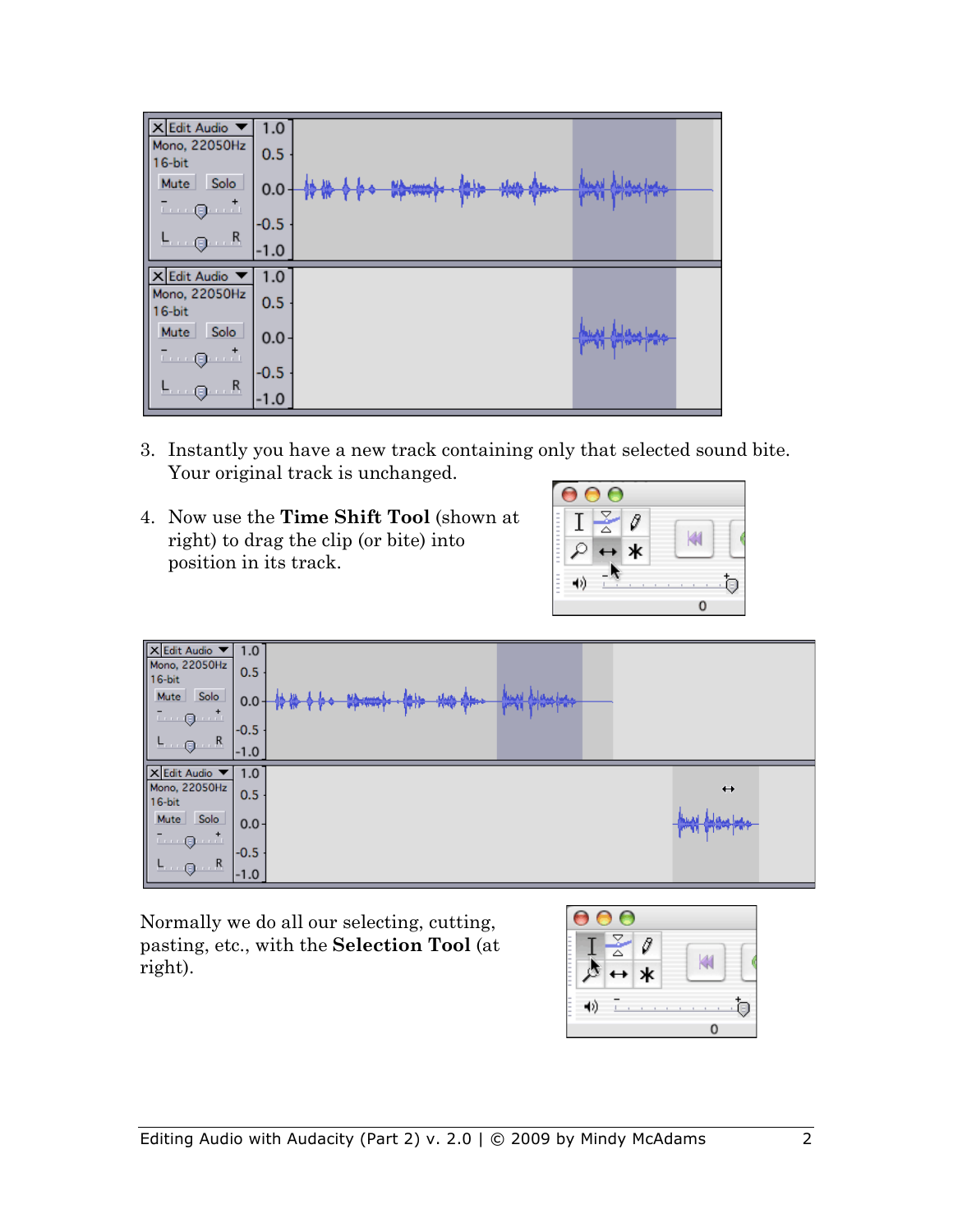When you are editing with multiple tracks, it's good to mute some of the tracks (and un-mute them later as well).



Each track has its own "Mute" button. Click it to mute the track, then again to un-mute that track.

Before you export the MP3 file, delete any unneeded tracks. To delete a track, click the **X** at *top left corner of the track* (to the left of the track name, which you can change by clicking it).

| $-5$                                                                                                                                                                                         | $\mathbf 0$<br>5                          | 10<br>15 | 20 | 25 | 30 | 35                      | 40 | 45 | 50 | 55 | 1:00<br><b>A</b> |
|----------------------------------------------------------------------------------------------------------------------------------------------------------------------------------------------|-------------------------------------------|----------|----|----|----|-------------------------|----|----|----|----|------------------|
| $\times$ Martin01 $\times$ 1.0<br>Mono, 44100Hz<br>$16-bit$<br>Solo<br>Mute<br>R<br>$L_{\text{max}}$                                                                                         | 0.5<br>$0.0 -$<br>$-0.5$<br>$-1.0$        |          |    |    |    |                         |    |    |    |    |                  |
| $x$ Tonya01 $\blacktriangledown$<br>Mono, 44100Hz<br>16-bit<br>Solo<br>Mute<br>1.71<br>$\overline{\phantom{a}}\cdots\overline{\phantom{a}}$<br>R<br>$L_{\cdots Q}$                           | 1.0<br>0.5<br>$0.0 +$<br>$-0.5$<br>$-1.0$ |          |    |    |    |                         |    |    |    |    |                  |
| $\times$ Kendra bit $\blacktriangledown$<br>Mono, 44100Hz<br>16-bit<br>Solo<br>Mute<br>$\overline{\cdots}$ o<br>$\frac{1}{2}$<br>R<br>$-$ 0                                                  | 1.0<br>0.5<br>$0.0 -$<br>$-0.5$<br>$-1.0$ |          |    |    |    | <b>TRANSPORT TO THE</b> |    |    |    |    |                  |
| $X$ Tonya02 $\blacktriangledown$<br>Mono, 44100Hz<br>16-bit<br>Solo<br>Mute<br>$\ldots$ $\stackrel{+}{\ldots}$<br>$\overline{L}$ $\overline{Q}$<br>$\dots R$<br>$F \cdot \cdot \cdot \Theta$ | 1.0<br>0.5<br>$0.0 -$<br>$-0.5$<br>$-1.0$ |          |    |    |    |                         |    |    |    |    |                  |

In the illustration above, you can see four tracks. This is part of an Audacity project in which six interviews (with six different people) were mixed together. The project has eight separate tracks.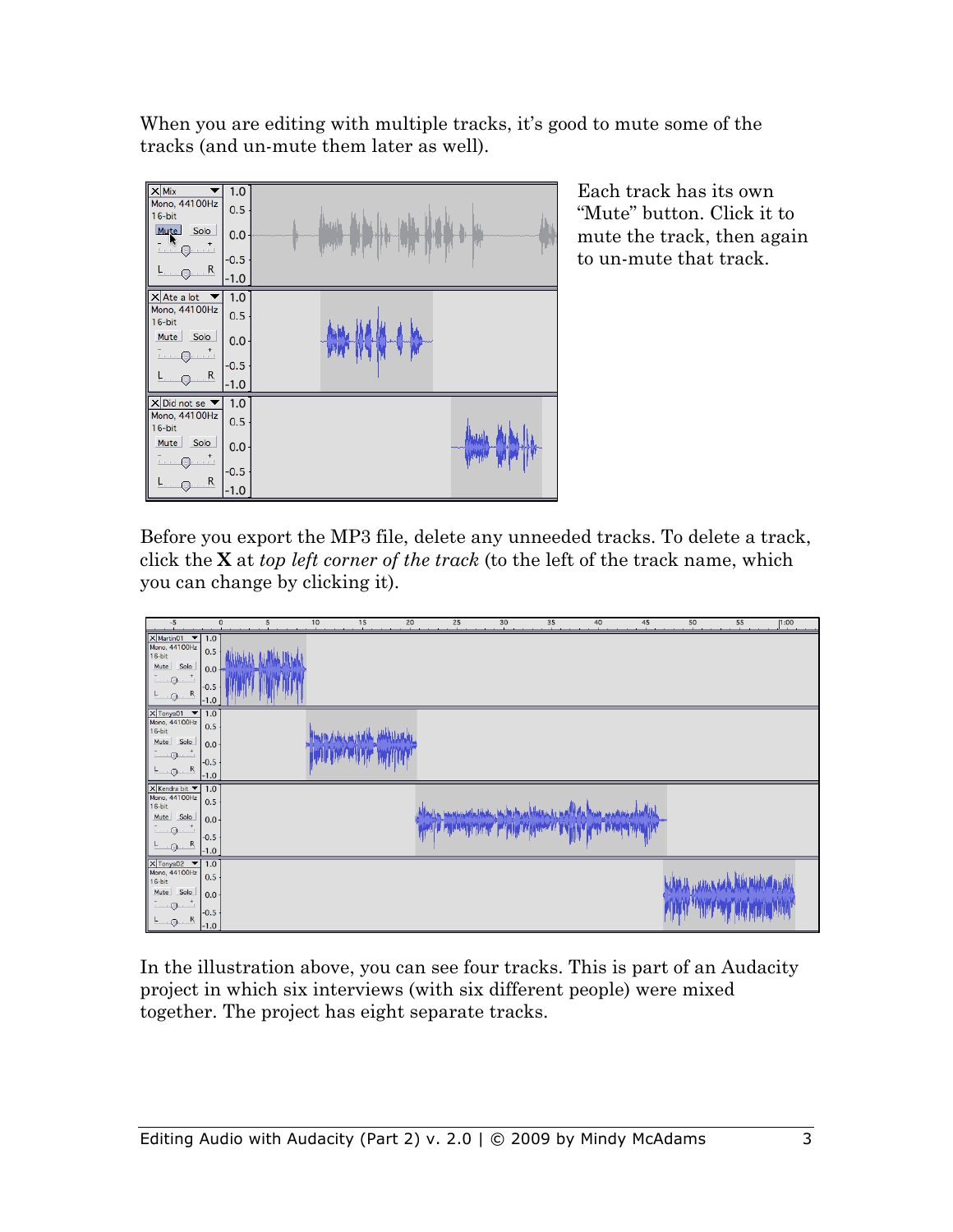### **How to Add More Audio to the Same Project**

On the **Project** menu in Audacity, select **Import Audio.** (In newer versions of Audacity, there is no Project menu. Instead, open the **File** menu. **Import** opens a sub-menu—select **Audio** there.) Find your audio file and select it. Audacity will add it as a new track.

1. If your tracks are all mono and the new one is stereo, *convert it to mono* (using the steps in the first tutorial; see page 1 here for the link to that tutorial).



2. Note that the *sampling rate* of the tracks (44100Hz, at right) need not

match. Audacity manual: "You can import audio of any sample rate or bit depth and Audacity will resample and convert it to the project rate and bit depth on the fly, as well as upon Export."

If all your files were recorded on the *same* device, you should have no problems. If files were recorded on *different* devices, they may have technical differences that will prevent them being edited together cleanly.

Generally, I now save all my audio for the Web at a sampling rate of 41,100 Hz (or 41.1 kHz).

Remember to *keep saving* your project so you don't lose your changes:

**File** menu > Save Project

When you've finished all your editing, you can simply export the MP3 file (as explained in the first tutorial); there is no need to mix or combine the tracks. They will be mixed *automatically* upon export.

#### **Fading, and Messing Around with Volume**

The Fade options are on the **Effect** menu. Select something first (click and drag over several seconds), then look at the menu. If you *select about 2 seconds* of room noise at the beginning of a file, for example, and then select "Fade In" from the menu, you'll create a smooth beginning for your audio. It's usually good to fade out a couple of seconds *at the end* of the completed file so that it does not cut off too abruptly. ("Fade Out" is also on the **Effect** menu.)

**Remember:** If you have *paused* your audio, *nothing works* in the menus. Click the Stop button to fix this problem.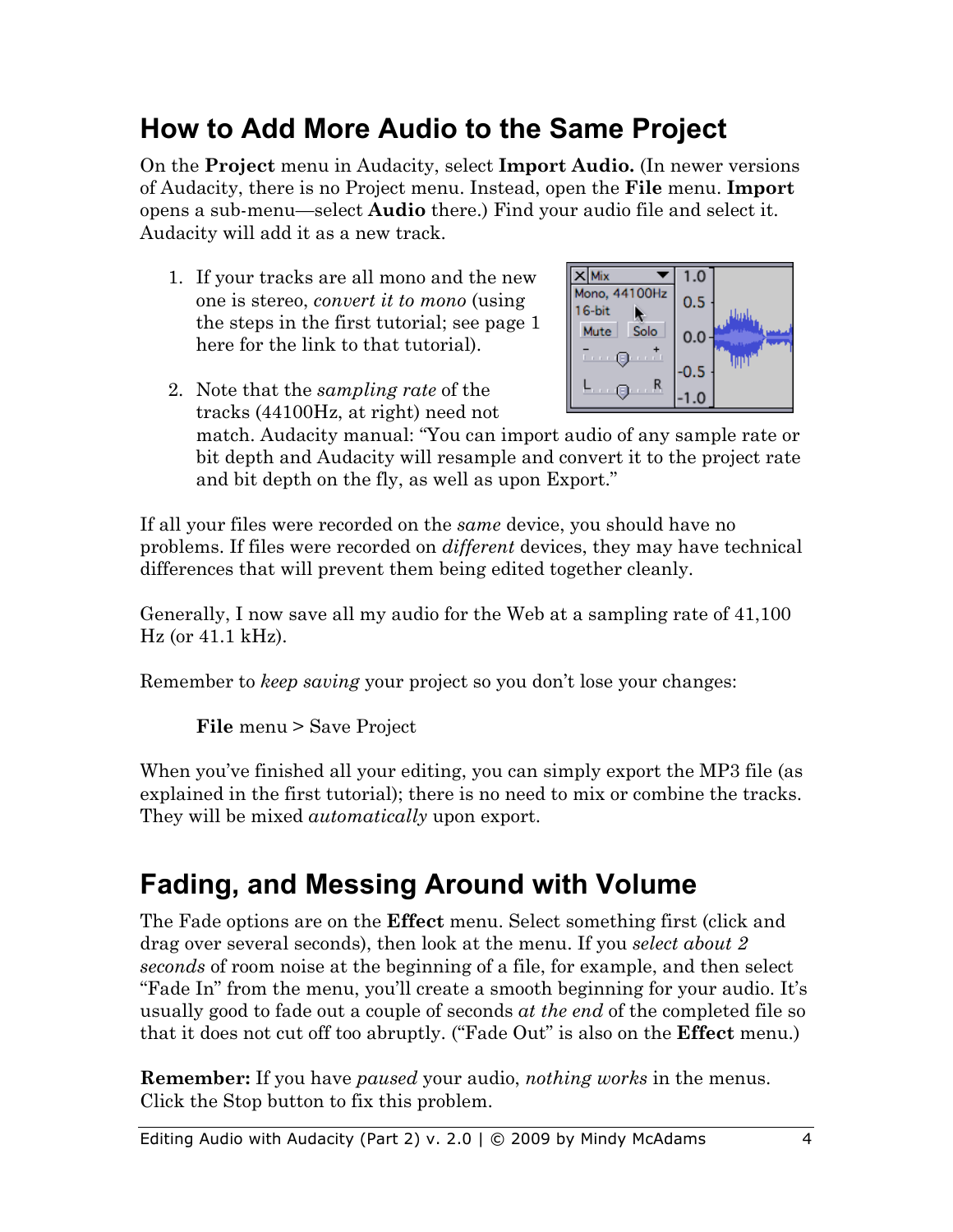For more sophisticated control of the volume on multiple tracks, you must use the Envelope Tool.



Changing the *volume* of a track in various places (e.g. bringing music up and down to accompany narration) requires the Envelope Tool (at left—upper left corner). It takes some practice, but don't give up.

In the illustration above, I clicked at *three different spots* in the track––(1) around 50 sec.; (2) at 1 min. 20 sec.; and (3) at 2 min. Then I *dragged the cursor* down at the middle spot (1 min. 20 sec.), and the result is that the volume decreases from 50 sec. until 1 min. 20 sec., and then *increases* again (up to normal) until the 2 min. mark. Look at the illustration––it shows you what the volume does!



In the example above, a street performer is playing his guitar and singing in the first track (named "Guitar"). In the second track (named "Narration"), someone is talking about the street performers in that town.

I used the Envelope Tool to make four "handles" in the Guitar track. That is, after selecting the Envelope Tool, I *clicked four times*: at 4 sec., at 5 sec., at 16 sec., and at 17 sec. I dragged down the handles at 5 sec. and at 16 sec.,